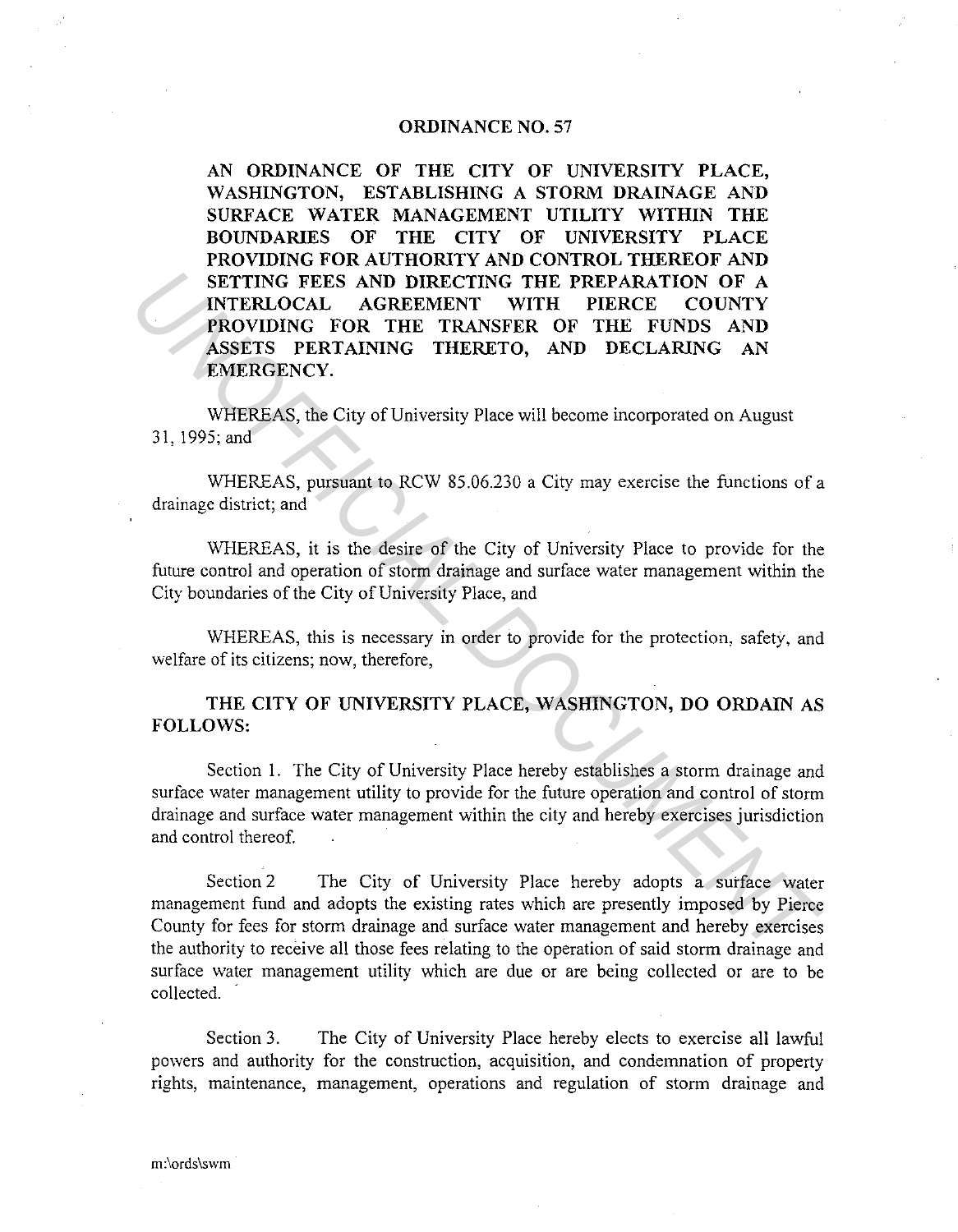surface water runoff systems including, without limitation, all lawful powers to fix, alter, regulate, and control the charges and conditions of the use thereof.

Section 4. The City does not assume responsibility or control over past actions for loss or damages which have occurred and which may occur as a result of the operation of the existing storm drainage and surface water management system by the City of Tacoma and Pierce County and disclaims any responsibility therefor

Section 5. The City Manager is hereby directed and authorized to develop an interlocal agreement with Pierce County and the City of Tacoma for the transfer of all assets pertaining to said storm water utility now lying with the City of University Place or those which are necessarily part of the system, or alternatively, to develop an interlocal agreement for the mutual operation and support of the storm drainage and surface water management utility by the City of University Place and Pierce County lying within the drainage basins. Uny or a acoma and vierce County and discussins any responsibility unercired<br>
Section 5. The City Manager is hereby directed and authorized to develop an<br>
included agreement with Pierce County and the City of Tacoma for th

Section 6. The City Manager is hereby directed and authorized to collect the storm drainage and surface water management fees imposed hereunder in an orderly manner, by an agreement with Pierce County or the Pierce County Assessor.

Section 7. The City Manager is hereby directed to present to the City Council for their final approval the agreements for the continued operation of the storm drainage and surface water management utility within the City of University Place and for the collection of the fees thereof.

Section 8. This ordinance, passed by a majority plus one of the whole membership of the City Council as a public emergency ordinance necessary for the protection of the public health, public safety, public property, or public peace, shall be effective on the official date of incorporation.

**PASSED BY THE CITY COUNCIL ON AUGUST** 28, **1995.** 

**ATTEST:** 

Sussex netters

Susan Matthew, Interim City Clerk